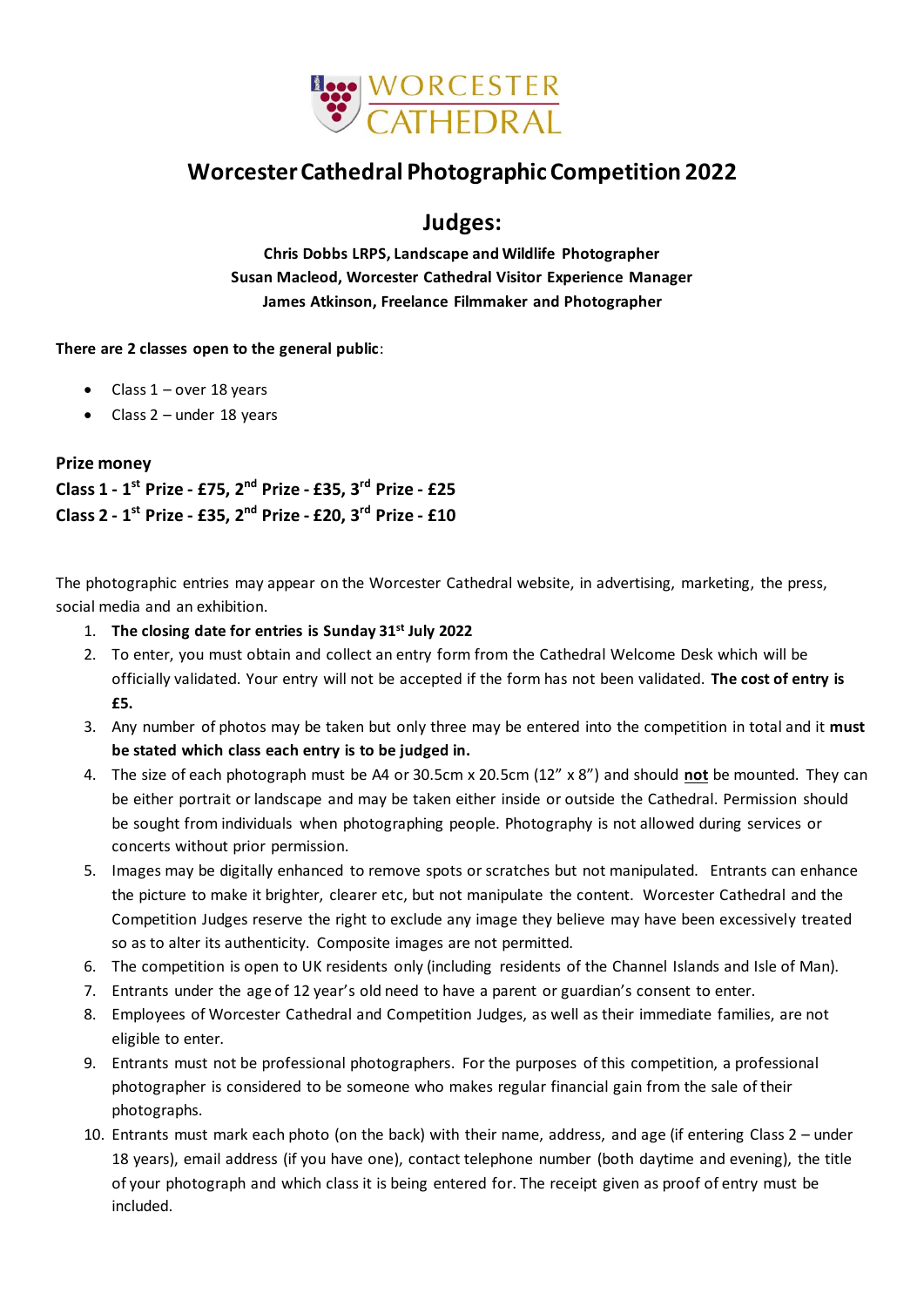- 11. Worcester Cathedral will only use your personal details for the purposes of administering the scheme. A data consent form needs to be completed and returned along with your application form.
- 12. Entries should be sent to Worcester Cathedral Photographic Competition 2022, The Chapter Office, 8 College Yard, Worcester, WR1 2LA. (The Chapter Office is open 8.30am – 5pm, Monday – Friday.)
- 13. Entries received after the **closing date of Sunday 31 July 2022** will not be considered. Worcester Cathedral cannot accept any responsibility for any problems with the postal service which may result in entries being lost or delayed. Proof of sending is not proof of receipt.
- 14. Entries will not be returned so please remember to keep a copy. Unsuccessful entrants will not be contacted.
- 15. The results of the competition will appear on the Cathedral website [www.worcestercathedral.co.uk](http://www.worcestercathedral.co.uk/) on Monday 8th August 2022.
- 16. An exhibition will take place from Tuesday 27th September Sunday 9th October 2022 in the Dean's Chapel of Worcester Cathedral and winning, runner-up and 'best of the rest' entries will be displayed.
- 17. The prizes will be awarded on Saturday 8th October 2022 at 1.00pm at Worcester Cathedral.
- 18. All entries must be the original work of the entrant and must not infringe the rights of any other party. The entrants must be the sole owner of copyright in all photographs and must have obtained permission of any people featured in the entries or their parents/guardians if children under 18 are featured.
- 19. Prior to submission, entrants must not have offered any of their entries for sale, been paid for any publication of any of their entries, or won or been a runner up in any other photographic competition with any of their entries.
- 20. By entering the competition, all entrants grant that Worcester Cathedral has the right to publish and exhibit their photographs on the Worcester Cathedral website, in Cathedral publicity, and advertising or marketing, including social media (the size of the image may need to be changed or cropped as appropriate). Entrants whose photographs are part of the exhibition, grant to Worcester Cathedral the further rights to publish and exhibit their photographs in print, on other partner websites or in any other media.
- 21. Entries should not be published or shared online prior to the start of the exhibition on Tuesday 27th September 2022
- 22. In the event of your image/s being chosen for the exhibition, entrants will supply Worcester Cathedral with a digital copy of their photograph/s by email or on disk.
- 23. By entering, entrants are deemed to have agreed to be bound by these rules. Worcester Cathedral reserves the right to exclude any entry from the competition at any time and uses its absolute discretion if it has reason to believe that an entrant has breached these rules.
- 24. Worcester Cathedral reserves the right to cancel this competition or alter any of the rules at any stage, if deemed necessary in its opinion, and if circumstances arise outside of its control. We regret no refunds will be available.
- 25. If the winner is unable to be contacted after reasonable attempts have been made, Worcester Cathedral reserves the right to offer the prize to a runner up.

~~~~~~~~~~~~~~~

26. Times and dates are correct at the date of printing. In the event of there being a change, this will be published on the Worcester Cathedral website.

RT/4/22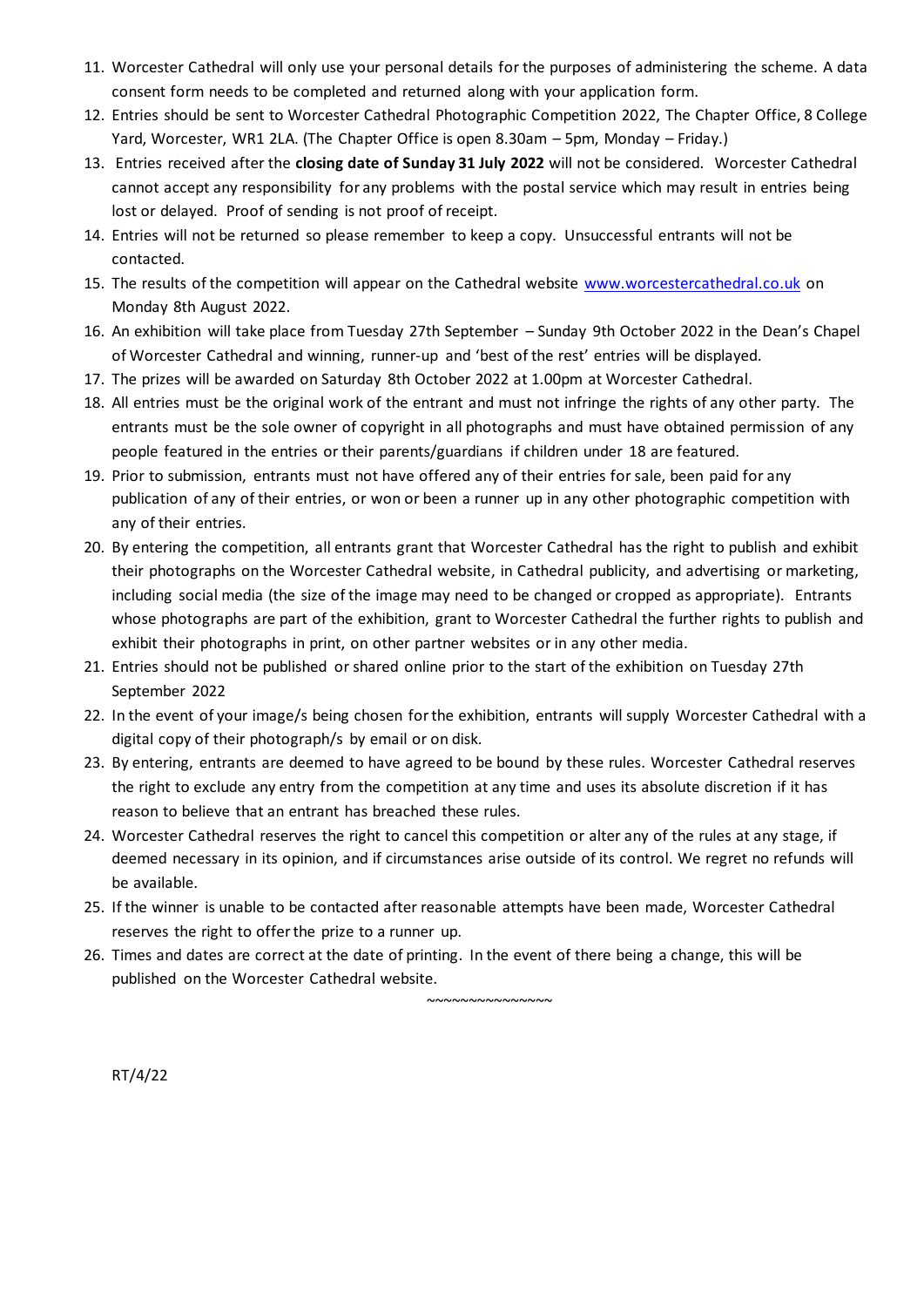Closing date - **Sunday 31 July 2022** No late entries accepted

### **Worcester Cathedral Photographic Competition 2022**

### **ENTRY FORM**

### **Prizes in each Class**

 **Class 1 - 1 st Prize - £75, 2 nd Prize - £35, 3 rd Prize - £25 Class 2 - 1 st Prize - £35, 2 nd Prize - £20, 3 rd Prize - £10**

**We are asking for your contact details to be able to process your photographs for entry into the Photographic Competition and to be able to use them to contact you to let you know the results.** 

| <b>Worcester Cathedral Photographic Competition 2022</b><br>The Chapter Office, 8 College Yard<br>Worcester, WR1 2LA | <b>Entry to be validated</b><br>here |
|----------------------------------------------------------------------------------------------------------------------|--------------------------------------|
| Entry form to be returned to the address below with a maximum of 3 photographs by Sunday 31 July 2022 to:-           |                                      |
|                                                                                                                      |                                      |
| I give permission for the above named to take part in the Photographic Competition held by Worcester Cathedral.      |                                      |
|                                                                                                                      |                                      |
|                                                                                                                      |                                      |
|                                                                                                                      |                                      |
| The following also to be completed for children under the age of 13 years                                            |                                      |
|                                                                                                                      |                                      |
|                                                                                                                      |                                      |
|                                                                                                                      |                                      |
|                                                                                                                      |                                      |
|                                                                                                                      |                                      |
|                                                                                                                      |                                      |
|                                                                                                                      |                                      |
|                                                                                                                      |                                      |
|                                                                                                                      |                                      |
|                                                                                                                      |                                      |
| Number of entries (maximum 3): Please tick<br>Three<br>Two<br>One                                                    |                                      |
| Class entered: Class one, over 18 years at 31.7.22                                                                   |                                      |

# **Future communications**